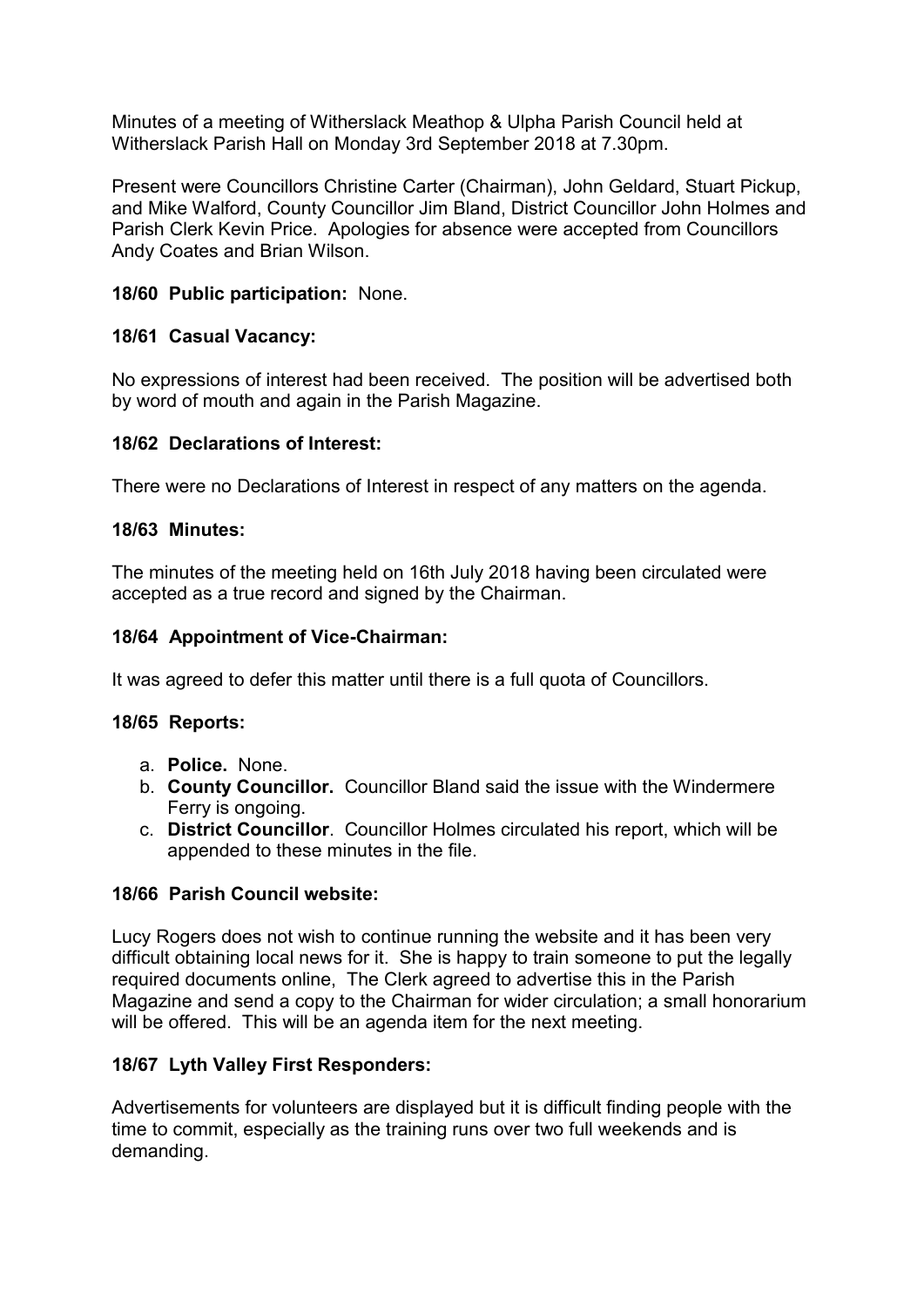## 18/68 Lengthsman Scheme:

Councillor Bland outlined how a lengthsman scheme might be set up and shared between several of the neighbouring parishes. The annual cost could be as high as £4,000 to £5,000 and it was felt that this was a burden upon Council Tax payers that could not be justified. It is to be discussed at both Crook and Winster, and Underbarrow & Bradleyfield Parish Councils and it will be an agenda item for the next meeting.

## 18/69 Centenary of the ending of World War 1:

Various village events are taking place to commemorate this and the Chairman has spoken to representatives of some of these events. The Parochial Church Council is meeting this evening and the Chairman will ascertain what the Church might be doing and see if the Council could join in with that.

#### 18/70 Planning:

*a. The following application for prior notification was noted:*

7/2018/5442 Witherslack Woodlands, Halecat, Witherslack. Three new drying sheds.

*b. The following application was considered and approval recommended:*

7/2018/5460 Kendal Farm, Meathop, Meathop. Extension of cattle and sheep housing

#### 18/71 Finance:

- a. The cash and budget statements were noted.
- b. Councillor Walford said he would try to obtain quotations for the repair of the seat at Meathop for the next meeting.
- c. An application for funding from Witherslack Youth Club (Monkey Business) was discussed but a final decision could not be made as it had arrived too late for inclusion on the agenda. £750 is requested - the Council has £1,000 set aside for donations up to March 2019. The Clerk will contact the applicant and will circulate information to Councillors in time for the next meeting.
- d. The Chairman and Councillor Pickup reported on their recent meeting with the Parish Handyman and the work that is at present being carried out. The Council will review the situation at the end of this financial year.